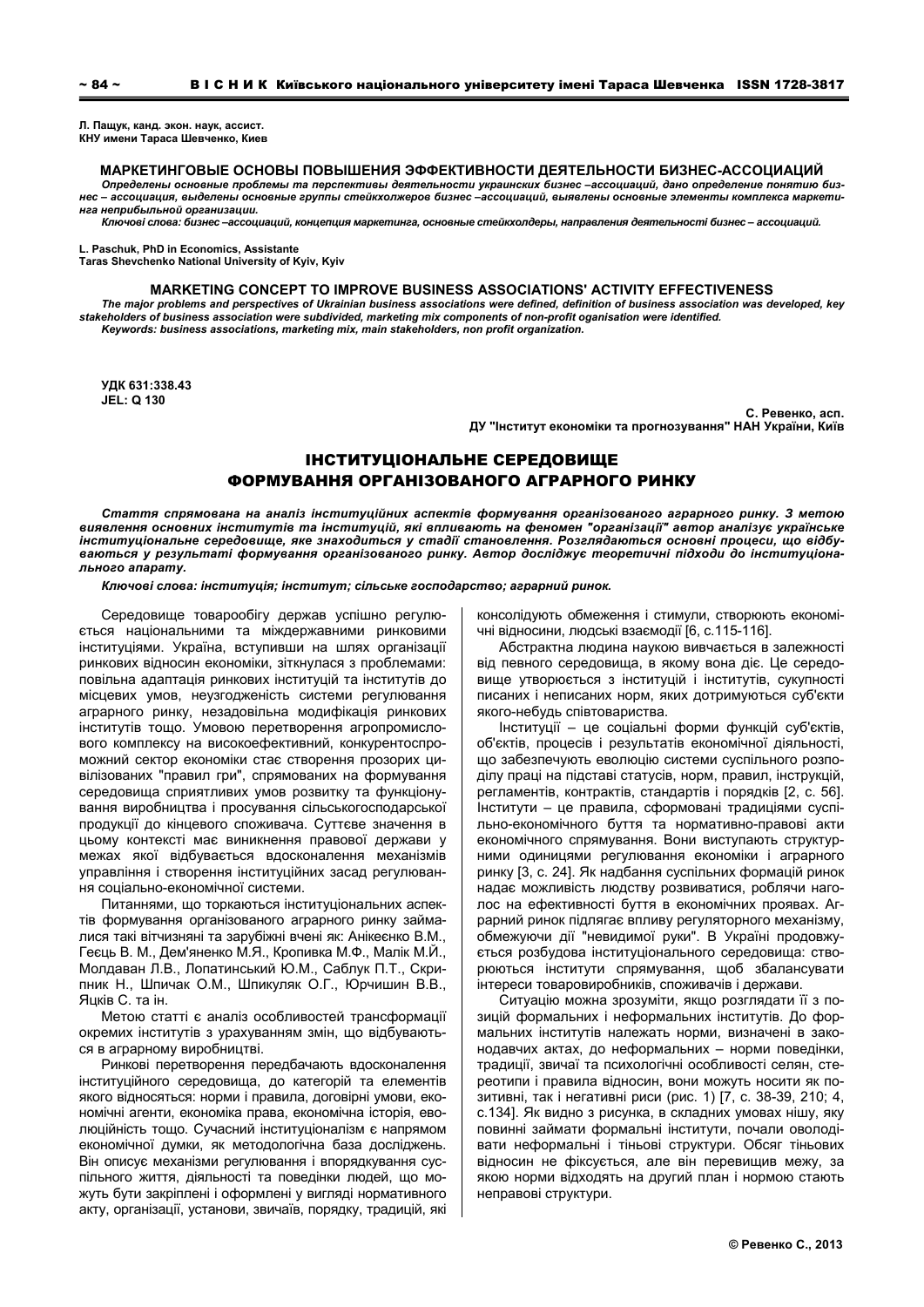

Рис. 1. Класифікація інститутцій та інститутів аграрного ринку

**\*** Джерело: власна розробка автора.

Тому окремі суб'єкти змушені іти на неформальні відносини для провадження своєї господарської діяльності, одержання кредитів та ін. Це наносить шкоду сільському господарству й споживачам продукції – населенню. В багатьох випадках таке становище пов'язано з рівнем розвитку інституціонально забезпеченого середовища. За його відсутності створюються можливості для діяльності багаторівневої системи посередників.

Це дає підставити зробити висновок, що інститути аграрного ринку – сукупність відносин між учасниками та механізми їх реалізації. Основним інституціональним утворенням стає підприємництво (виробництво, зберігання, переробка, торгівля, обслуговування) [5].

Проте, аграрний ринок продовжує бути недостатньо організованим, на його сегментах відсутні ефективні канали збуту товарів, які носять інституціональний характер: монополізм і затратний механізм ціноутворення товарів; диспаритет цін та нееквівалентність обміну; дисфункціональність; зниження конкурентоспроможності; недосконалість ринкових механізмів і неефективність регулювання і підтримки ринку (див. табл. 1).

| Проблеми, які заважають ринку                          | Напрями удосконалення елементів                                         |
|--------------------------------------------------------|-------------------------------------------------------------------------|
| 1) низька якість товарів, що реалізуються;             | 1) удосконалювати техніко-технологічні та агротехнічні заходи виробни-  |
| 2) незбалансованість попиту і пропо-зиції, диспаритет  | цтва товарів і їх збут, впроваджувати енергозберігаючі процеси вироб-   |
| цін та нееквівален-тність їх обміну, невідрегульований | ництва та реалізації товарів, встановити належний контроль на всіх      |
| механізм ціноутворення;                                | етапах;                                                                 |
| 3) недоліки інтервенційної політики;                   | 2) удосконалення структури суб'єктів, науково-обґрунтованої спеціаліза- |
| 4) недоцільне втручання в управління                   | ції і концентрації виробництва, підвищення продуктивності праці, ефек-  |
| державних органів;                                     | тивним використанням ресурсів, потенціалу та врахування вимог ринку;    |
| 5) зниження конкурентоспроможності;                    | 3) підвищення ефективності інтервенційної політики держави;             |
| 6) відсутність ефективного механізму                   | 4) адміністрування загроз продбезпеці;                                  |
| захисту інтересів виробників;                          | 5) лобіювання інтересів аграріїв;                                       |
| 7) висока собівартість виробництва;                    | 6) формування кооперативних каналів збуту і підтримка виробництва,      |
| 8) відсутність належного державного регулювання;       | вдосконалення механізмів просування продукції;                          |
| 9) відсутність експорту та належного внутрішнього      | 7) мінімізація непрозорого імпорту/експорту;                            |
| споживання;                                            | 8) сприяння і підтримка розвитку кооперативних структур;                |
| 10) непрогнозованість та демотивація                   | 9) сприяння розвитку інфраструктури;                                    |
| виробників з боку держави;                             | 10) стимулювання платоспроможного попиту;                               |
| 11) монополізація каналів збуту                        | 11) мораторій на імпорт небезпечних продуктів                           |

Tаблиця 1. Маркетингові характеристики продуктів аграрних ринків

 $*$  Джерело: розроблено за дослідженнями автора.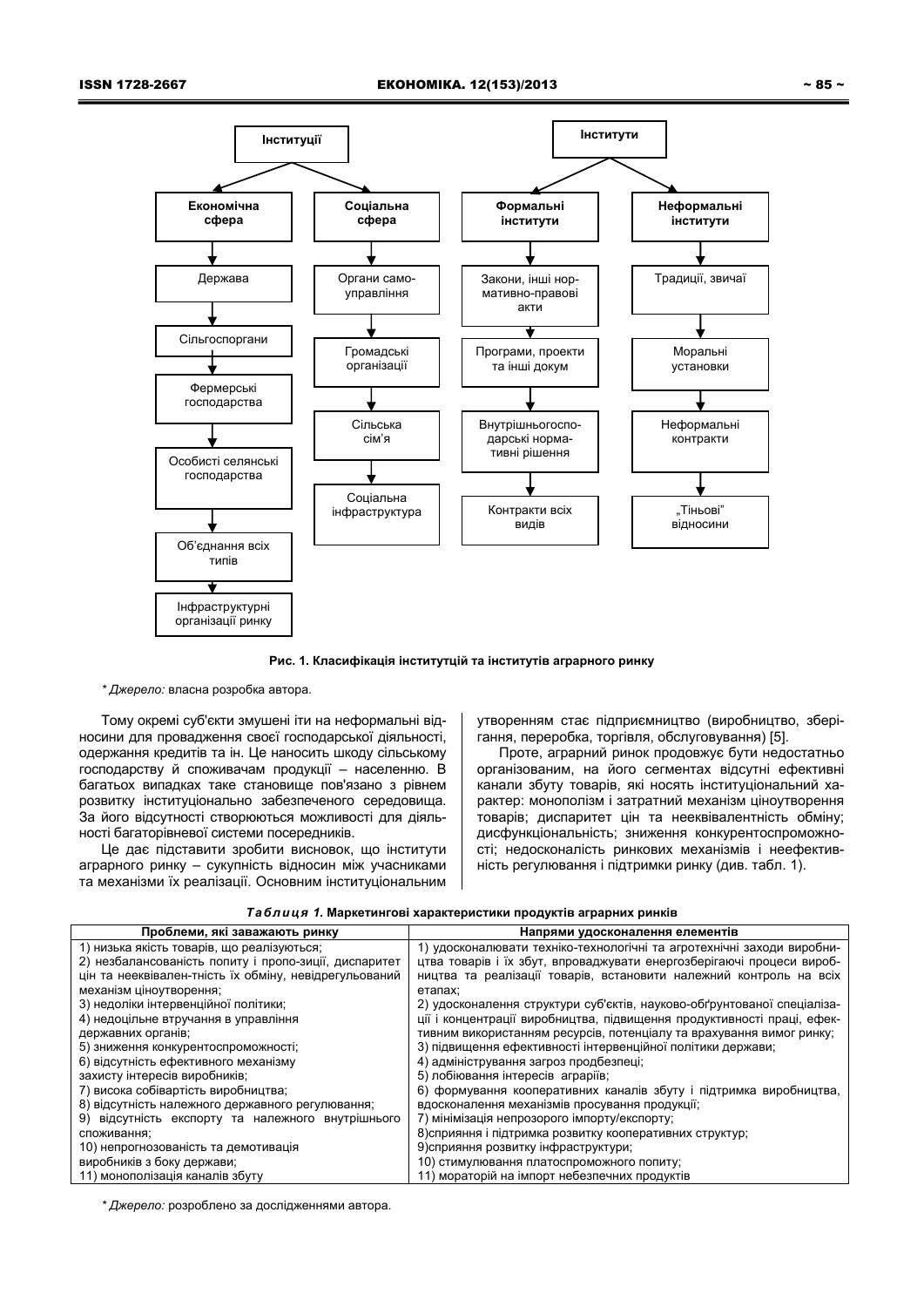3 таблиці видно, що для формування організованого аграрного ринку основна увага повинна бути надана показнику якості продукції як складовій конкурентоспроможності, що вимагає покращення інститүціонального забезпечення механізму функціонування і розвитку інститутів.

Розвиток інститутів ніколи не відбувається автоматично. Інституційна зміна повинна бути спричинена якоюсь потребою. Тому її ініціатором виступає держава. Якщо ініціатива не підтримуватиметься іншими суб'єктами, вона не набуде розвитку, а контроль з боку державних органів за виконанням їх ініціативи не слід вважати створенням окремого інституту, а як ініціатива базового інституту державного регулювання [7].

За таких обставин визначальне місце в економічному розвитку повинно належати державі, покликаній відпрацьовувати відповідні регуляторні механізми. При таких змінах ринок має стати ефективнішим як для учасників, так і для інституцій.

Офіційні інституції формуються органами державної влади і недержавними організаціями. Забезпечити сталий розвиток аграрного ринку неможливо без налагодження дієвої системи державного управління на різних рівнях, а це потребує середовища, адекватного ринковим умовам господарювання. Інституційні зміни, які відбуваються в аграрному секторі, певною мірою сприяють організаційному оформленню управлінської діяльності, cпрямованої на формування аграрного ринку [1, с. 2,7].





**\*** Джерело: власна розробка автора.

Функціонування аграрного ринку регламентують як базові інститути, так і похідні від них. Базовими інституціональними утвореннями АПК виступають виробники та їх об'єднання, ринкова інфраструктура як система підприємств, організацій, служб, які покликані обслуговувати процес товарообміну, забезпечувати його надійність, прозорість, стабільність, органи влади, які впроваджують регуляторну політику. Інституціональна система матеріально-технічного забезпечення АПК реалізується за умови, коли всі структурні елементи ринків створюються і функціонують на принципах:

• рівноправність розвитку всіх форм власності і господарювання;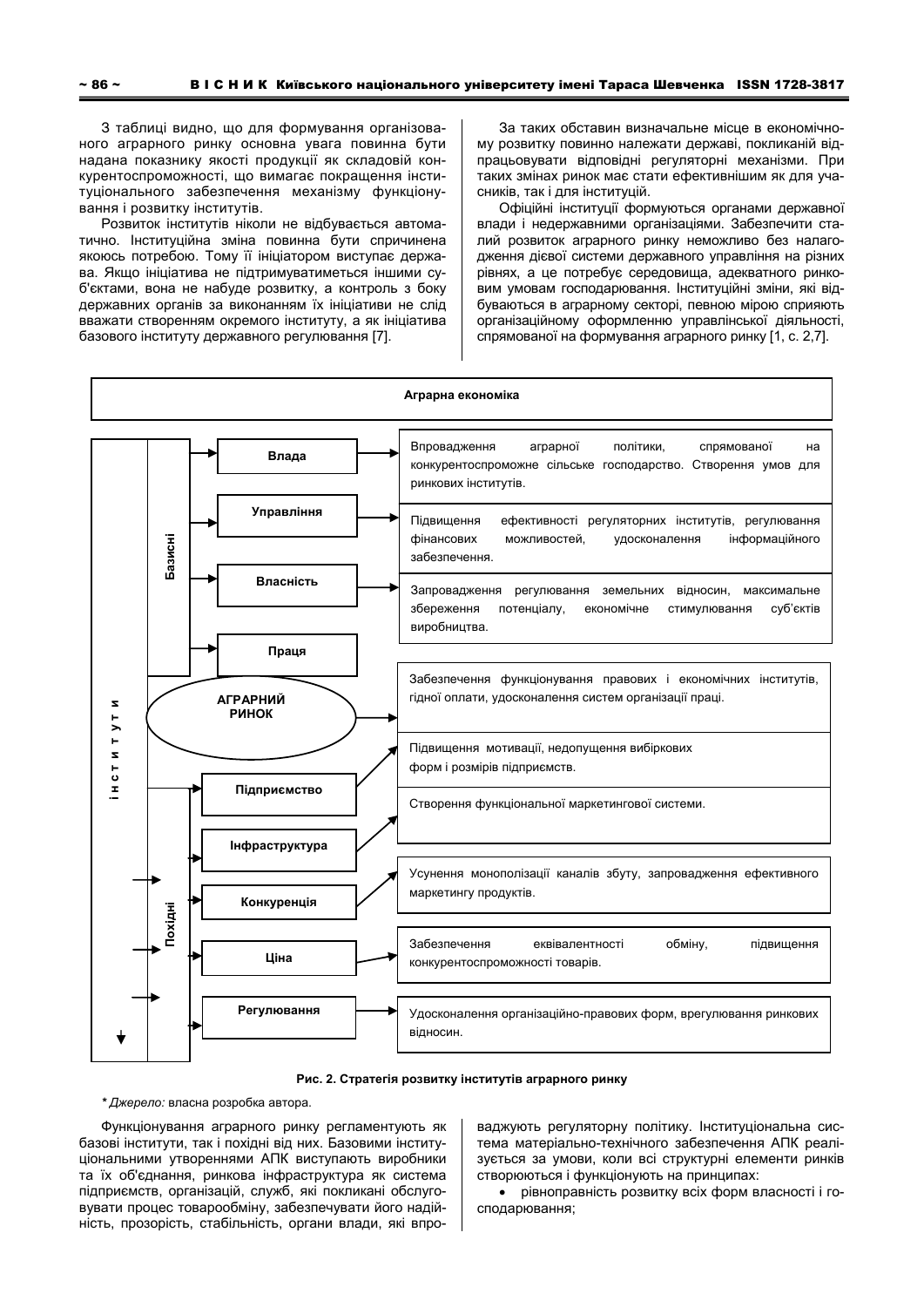• забезпечення рівних економічних умов у відносинах споживачів з структурами виробництва, постачання, технічного обслуговування та послуг;

• вільний вибір товаровиробниками постачальників ресурсів і технологій;

• дотримання гарантій високої якості товарів, своєчасність розрахунків;

• обмеження виникнення монопольних формувань, створення кількості посередників в ланцюзі виробник-споживач

Ефективність інститутів та механізмів державного регулювання АПК вбачається у конструктивному менеджменті всіх перерахованих ланок і виробництва; вдосконалення механізмів просування продукції та законодавчої бази. Ці проблеми є першочерговими для економічних інтересів учасників ринку, його кон'юнктури, споживання та забезпечення якісною продукцією та сировиною споживачів.

Інститути охоплюють проблематику ролі держави. Структурні елементи утворюються з формальних і неформальних інститутів, їхня спрямованість слугує основою функціональної стратегії трансформації. В основу зазначених аспектів слід взяти стратегію розвитку базисних (власність, праця, управління, влада) і похідних (ціна, підприємництво, конкуренція, інфраструктура, регулювання) інституціональних утворень (рис.2).

Зі схеми видно, що стратегія розвитку розглядається як визначення аграрної політики країни щодо вибору кінцевої мети і найважливіших механізмів ефективного функціонування галузі. Такі вихідні положення є спільними для всіх рівнів управління і виробництва. В основу соціально-економічних відносин взято раціональний розподіл та використання ресурсів; ціноутворення; інфраструктура; підвищення соціальних стандартів сільського жителя. Модернізації й удосконалення вимагають інститути, що регулюють право власності, регулювання і підтримки виробників та ринку.

Стратегія аграрної політики повинна передбачати визнання і утвердження аграрної галузі економіки як найважливішої, відносно якої проводиться протекціонізм держави. В умовах обмежених фінансових можли-

**С. Ревенко, асп.** 

 $\Gamma$ У "Институт экономики и прогнозирования НАН Украины", Киев

востей держава повинна допомагати виробникам перейти від економічного виживання до бізнесу, вирішити проблеми зубожіння та безробіття в сільській місцевості, зростання добробуту населення.

Висновки. Останнім часом, коли до керівництва господарюючими суб'єктами прийшли менш досвідчені, з недостатнім рівнем знань люди, надзвичайного значення набуває підвищення їхньої професіональної кваліфікації. Невідкладним стає включення всіх важелів, спрямованих на поглиблення та підвищення ефективності розвитку організованого аграрного ринку. Вирішення означених проблем, які охарактеризовано як інституціональні, знаходиться у системі управління галуззю. Н Е иститути аграрного ринку відображають сукупність відносин між учасниками та механізми їх регулювання. Поєднання їх створює відповідні рамки, в яких суб'єкти виконують свої процеси під дією формальних і неформальних інститутів, під впливом останніх можна пояснити низьку ефективність аграрного ринку. Держава як інституція створює сприятливі умови і правову базу з метою розвитку ринкових відносин, які ще діють неефективно, а це негативно відбивається на його розвитку.

### Список використаної літератури:

1. Анікеєнко В.М. Інституційні засади державного регулювання аграрного ринку на регіональному ринку – [Електронний ресурс] / ȼ.Ɇ. Ⱥɧɿɤɟɽɧɤɨ – Ɋɟɠɢɦ ɞɨɫɬɭɩɭ: www.kbuapa.kharkov.ua

2. Іншаков О.В., Фролов Д.П. Інституція – ключ до розуміння економічних інститутів / О.В. Іншаков, Д.П. Фролов // Економічна теорія. - $2011. - Ne 1. - C. 52-62.$ 

3. Ʌɨɩɚɬɢɧɫɶɤɢɣ ɘ.Ɇ. Ɍɪɚɧɫɮɨɪɦɚɰɿɹ ɚɝɪɚɪɧɨɝɨ ɫɟɤɬɨɪɚ: ɿɧɫɬɢɬɭɰɿональні заходи: [монографія] / Ю.М. Лопатинський. – Чернівці: Рута. –  $2006. - 344 c.$ 

4. Серков А.Ф. Проблемы формирования экономических институтов аграрного рынка России / А.Ф. Серков // Економіка АПК. - 2003. - $N = 10. - C.134 - 138.$ 

5. Скрипник Н., Сердюк А. Інституціональні аспекти формування та регулювання агропромислового виробництва - [Електронний ресурс] / Н. Скрипник, А. Сердюк – Режим доступу: http://www.nbuv.gov.ua/portal/ soc\_gum/iver/2009\_2\_1/article/13\_129-136.pdf

6. Шпикуляк О.Г. Інституціональні аспекти регулювання аграрного ринку / О.Г. Шпикуляк // Економіка АПК. – 2008. – № 5. – С. 114 – 121.

7. Яцків С. Інститути аграрного ринку: суть і завдання розвитку – ГЕлектронний ресурс] / С. Яцків – Режим доступу: http://www.nbuv.gov.ua/ portal/Chem\_Biol/Vldau/APK/2010\_2/files%5C10yseadp.pdf

Надійшла до редакції 28.09.13

## ИНСТИТУЦИОНАЛЬНАЯ СРЕДА ФОРМИРОВАНИЯ ОРГАНИЗОВАННОГО АГРАРНОГО РЫНКА

Статья направлена на анализ институциональных аспектов формирования организованного аграрного рынка. С целью выявления основных институтов и институций, которые влияют на феномен "организации" автор анализирует отечественную институциональную среду, которая находится в стадии становления. Рассматриваются основные процессы, которые протекают в результате формирования организованного рынка. Автор исследует теоретические подходы к институциональному аппарату. *Ʉɥɸɱɟɜɵɟ ɫɥɨɜɚ: ɢɧɫɬɢɬɭɰɢɹ; ɢɧɫɬɢɬɭɬ; ɫɟɥɶɫɤɨɟ ɯɨɡɹɣɫɬɜɨ; ɚɝɪɚɪɧɵɣ ɪɵɧɨɤ.* 

**S. Revenko, PhD Student** 

**Institute of Economics and Forecasting, Ukrainian National Academy of Sciences, Kyiv** 

# **INSTITUTIONAL ENVIRONMENT OF THE AGRICULTURAL MARKET FORMATION PROCESS**

*This article considers institutional aspects of the organized agricultural market formation process. Theoretical base to distinguish institute and institutes is given. In order to find out main influential institutes of the "organization" phenomenon author analyses Ukrainian institutional environment that is under construction process. Author considers main processes which are running during the organized market formation. Author researches theoretical approaches to the institutional staff. In order to structure the most common approaches and theoretical knowledge of this problem author proposes few schemes. Author's points of view for many questions of the organized market formation process are proposed. Researcher analyzes effectiveness of the institutes and governmental regulation of the agricultural market. Readers can find strategically new approach to the agricultural market formation policy from the governmental point of view. Essence of the socioeconomic formation of agricultural market is considered. Main factors of agriculture market formation are outlined. Agricultural market structural parts consideration systematic*  approach is proposed. Ineffectiveness of the agriculture market relations without regulation process is proved. The most unfavorable reasons of *the agricultural market formation are determined.* 

*Keywords: institution; institute; agriculture; agricultural market.*